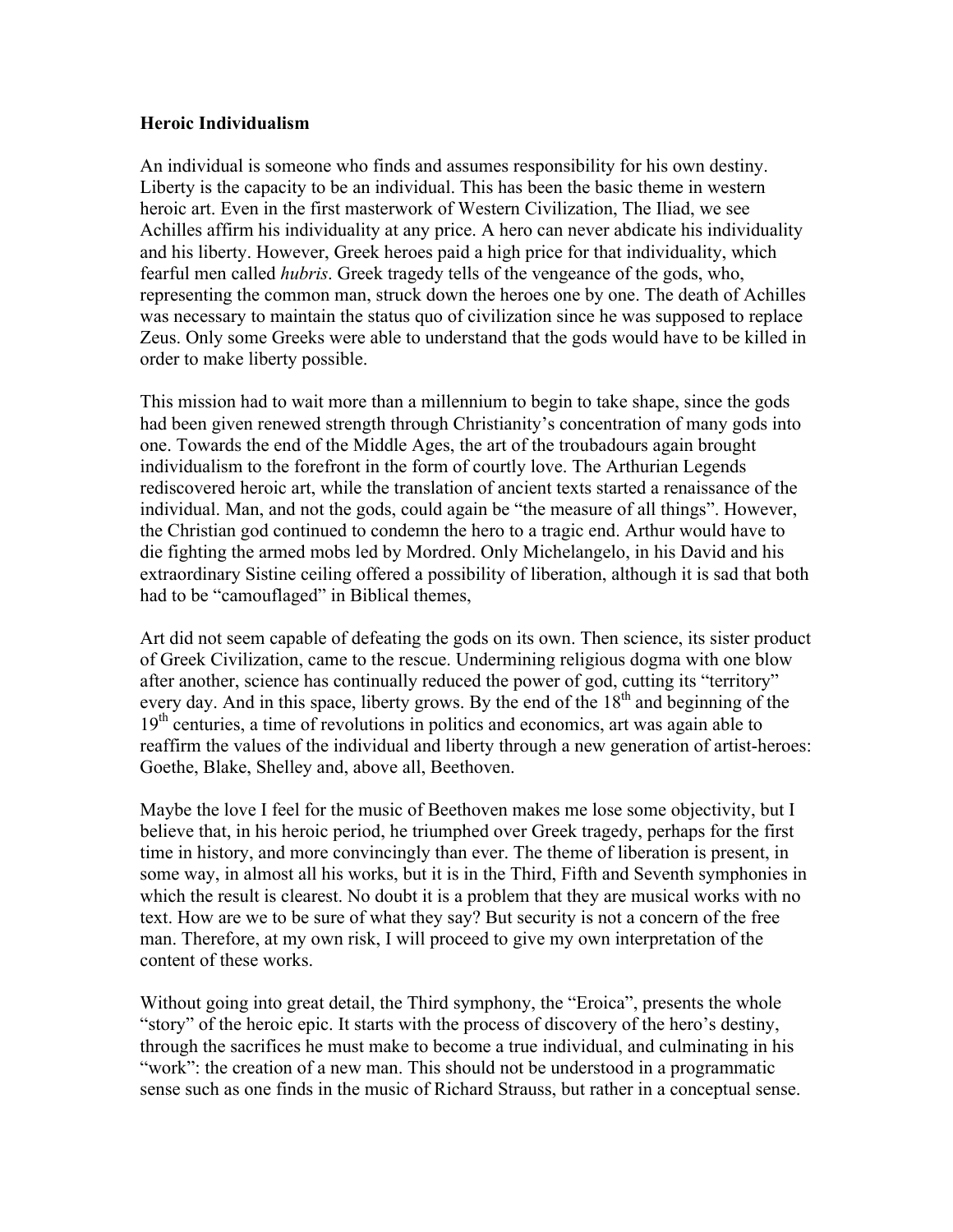Beethoven finished the "Eroica" when he was 35 years old. This is an age when great artists often express their vision of life. In the period from 35 to 40 years of age is when Dante wrote the Divine Comedy, Michelangelo painted the Sistine ceiling and Wagner wrote the text of the Ring of the Nibelung.

In this same way, before going into more detail, we can say that in the Fifth Symphony Beethoven concentrates in the heart of the problem: the process of liberation. In the seventh, Beethoven celebrates this liberation with great nobility and the self-confidence allowed to those that know how something is accomplished.

## The Fifth Symphony: Liberation

The first movement grows out of a theme that is as simple as it is well known. Perhaps this familiarity obscures how unusual a theme it is: three repeated notes and a lower one sustained for a long time, breaking the rhythmic flow. Is this a symphonic theme? Even more surprising is that Beethoven creates almost the whole movement, indeed much of the symphony, out of only this. But, in his hands, this theme has an extraordinary power of transformation. And transformation, or rather development, is the whole idea behind heroic art.

In its initial form, with the four note cell repeated a tone lower and the last note sustained in time, it appears four times in the first movement: at the beginning of the Exposition (which is repeated), at the beginning of the Development section, at the beginning of the Recapitulation, and at the climax of the Coda. This clarifies the structure of the movement, while the note sustained in time separates the theme from what follows. I believe this justifies a different phrasing: slower to allow greater articulation and dramatic sense. Also, the theme becomes "heavier" in orchestration when it returns for the Recapitulation and the climax of the Coda. This "heavier" sound seems to ask for stronger, more affirmative, phrasing. These changes in the theme acquire even more support if one understands the movement as a process of transformation. One possible interpretation of this transformation could be to turn around this theme from its ominous, problematic beginning, to a theme of affirmation. This affirmation of our individuality, not easily conquered, will serve as a platform for our development. It has been said that the theme of the first movement represents destiny. If such is the case, it is a destiny that comes from inside, representing what we are and what we should become.

Conquering our individuality is only the beginning of the process. Now it must become something that can be projected to the outside world: something creative. We must begin to relate to that outside world. We must enter the flux of life. Musically, the first movement ends in extreme verticality, consistent with the objective of individual affirmation. Now we have to look for horizontality so that we can flow with life. The Theme and Variation form of the second movement is ideal for this process, and Beethoven uses it often for this in slow movements. After the statement of the theme, the first two variations clearly increase fluidity, and this process continues until we reach the climax with the return of the theme, now played by the violins, accompanied by the full orchestra, and ending in fast rising scales which give it a strong forward push. After this,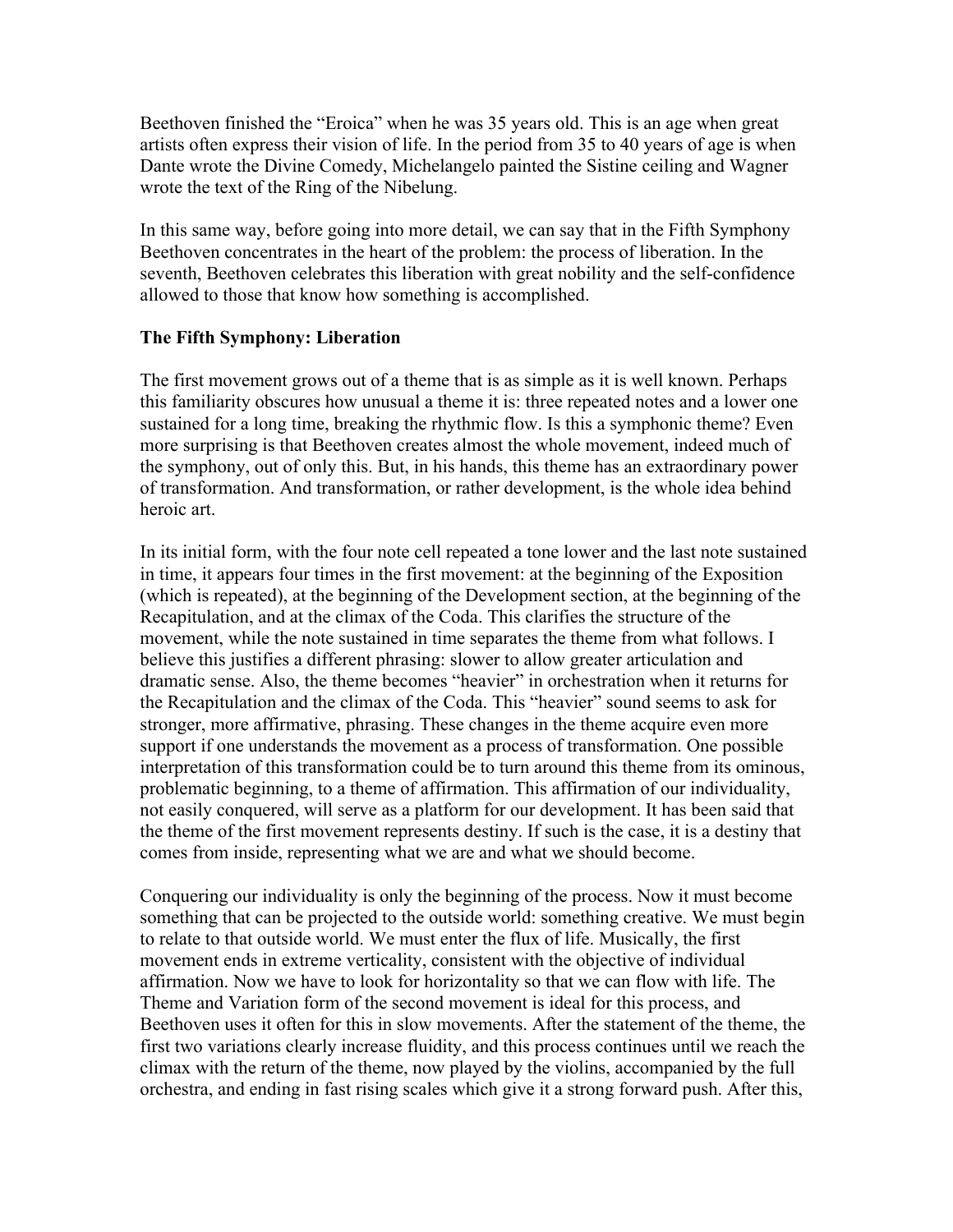one feels how the music becomes unsettled as our demons awaken in anticipation of the third movement.

All Beethoven Scherzos have a diabolical element, but this one is particularly dark. However, it still involves dancing with our demons. Beethoven knew that these creatures should not be suppressed, but rather incorporated into the creative process of life. Instead of fighting against them the way composers as different as Mozart and Mahler do, he danced with them. But the great surprise in this movement comes with the return of the main section, now with a completely different orchestration and a macabre atmosphere. Undoubtedly, this change serves the need to arrive at one of the most important moments in the history of music and art in general: the transition from the third to the fourth movement.

In the Classic period preceding Beethoven, works in minor keys would often change suddenly to the major in the last movement in order to end the work more brilliantly (for example, Mozart's Piano Concerto in D minor). These changes did not result from an organic need in the works development, feeling more like a capricious change rather than a transformation. In the Fifth Symphony, this transition from minor to major is conceptually and structurally a consequence of all that has happened before. Thus, the triumph achieved by the arrival of C major is true and profound: a triumph not only for Beethoven and the music, but also for the hero who is now liberated and capable of fulfilling his destiny. In a few seconds Beethoven achieves, perhaps for the first time in history, a victory over Greek tragedy. This historic victory is possible because, in the Fifth Symphony, there is no god to be found that can suppress him. Man is now in control of his own destiny.

The last movement begins with an explosion of joy with the original theme duly transformed to express this. But Beethoven was not a man to be trapped by a simple emotion, attractive as it may be. For him, action was always the ultimate objective and transformation an ongoing process. That is why I believe that the recapitulation should be more propulsive than the exposition, pointing to the Coda, where the final transformation of the original theme appears, now combining affirmation with action.

## The Seventh Symphony: Fulfillment

The Seventh Symphony crowns Beethoven's most fertile and heroic period, and represents, with the Archduke Trio, the rewards of this process. Wagner called this symphony "the apotheosis of the dance" and it is clear that the work has a strong rhythmic pulse present throughout, with obsessive and short rhythmic cells. Most interpretations emphasize the frenetic character of the work that this obsessive rhythm expresses. This is certainly a valid view of the symphony, particularly if it is done with flexibility and musicality. However, ever since I fell in love with this work when I was 14 years of age, I have felt that it contained more than this, especially in the first two movements. I am referring to the longer view: the noble and expressive elements that should always be present in heroic art. Without that, the hero's struggle is only wanton violence without sense or purpose. The hero is associated in Greek mythology with